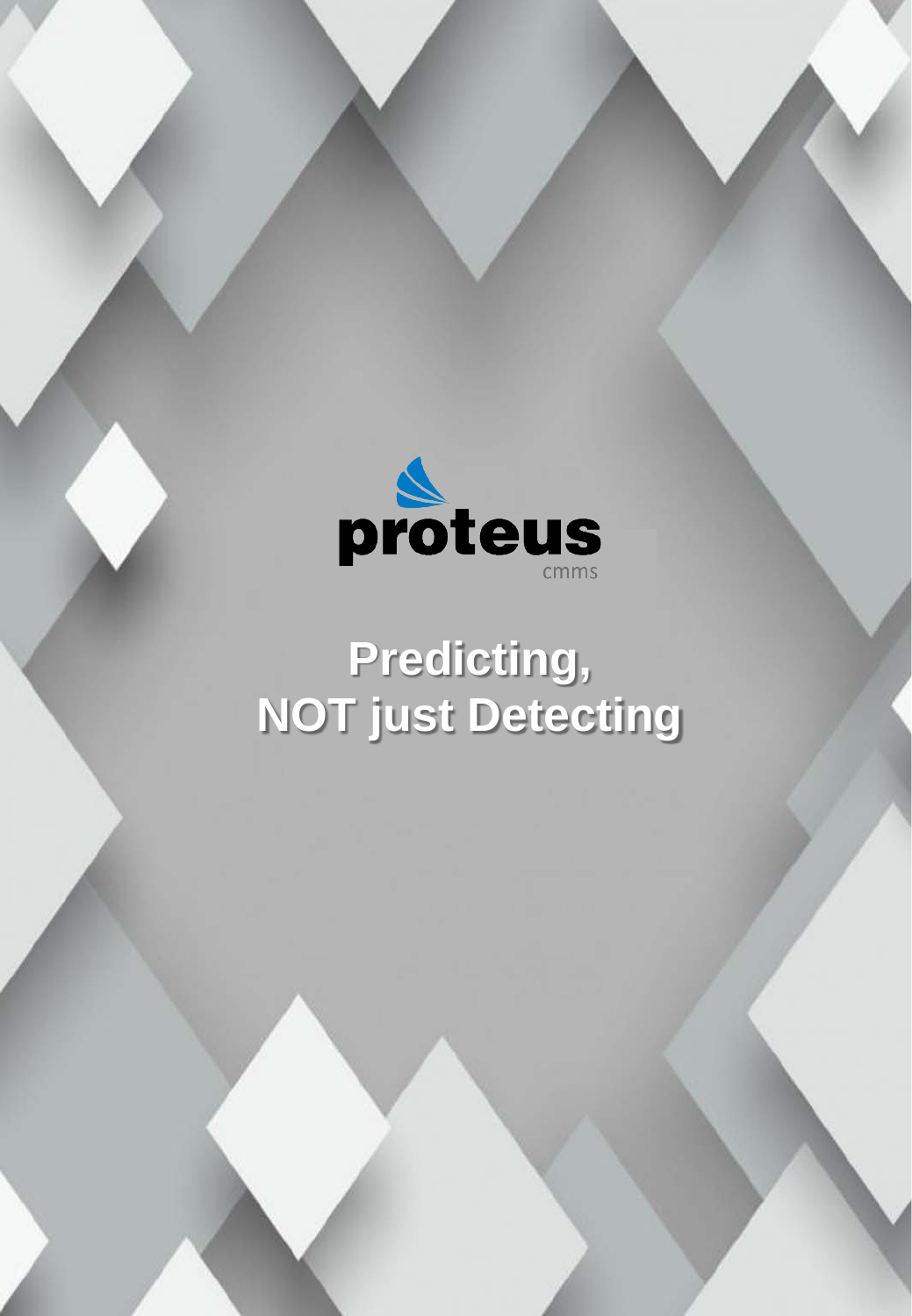With the increased cost and complexity of maintenance management, you need to know where your maintenance dollars are going and why. CMMS/EAM software allows you to track, measure, and manage. You can then use that actionable data to make strategic decisions.

#### **FEATURES**

Proteus MMX puts you in charge with enhanced customization options and features

- Real time dashboard with operations and analytics
- Preventive maintenance work orders scheduled by date, day of week, or usage
- Equipment tracking with cost history, warranty, vendor, technical documentation, etc.
- Inventory tracking with vendors, costs, reorder quantities and stock location
- Vendor module with contact information, parts purchased, purchasing history
- User editable field names
- Purchasing solution which allows the creation of requisitions, PO's and receiving of parts and assets. MMX can also pass the requisition to your existing Purchasing system using web-services.
- E-mail work orders
- Data Import utility
- Multiple currency management
- Available in 26 Languages
- Budget vs. actual cost tracking
- Multi-site management
- Multi-cycle work order scheduling for increased efficiency\*
- Mobile/Barcode Interface
- Proteus Alarm Interface to Building Automation System for automatic activation of work orders
- Audit trail for FDA 21CFR11 compliance or ISO-9000 requirements
- Service Request Module
- Inspection Module
- COBie Building Information Exchange with BIM data
- 24/7 Support with customer support portal



\*Multi-cycle work order scheduling allows you to schedule reoccurring tasks weekly, monthly or quarterly to ensure the right task is completed on the right time without any confusion.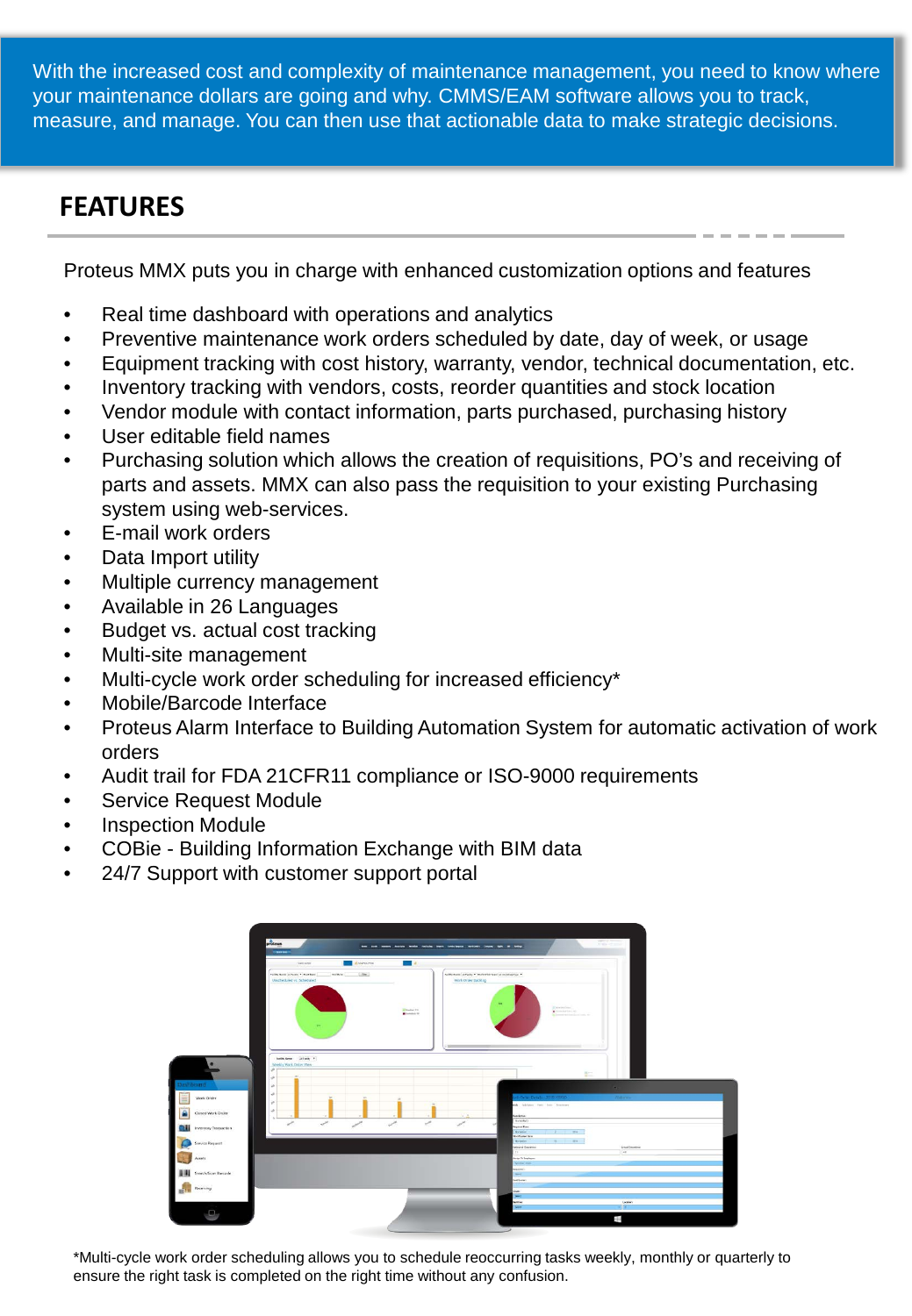## **Integration solutions**

#### **Mobile**

Proteus Mobile transfers PM/DM work orders from Proteus MMX to smartphones and handhelds.

This allows users to:

- Scan equipment to select work orders
- Scan QR and barcodes
- Receive work orders on a mobile device
- Create new work orders on the job
- Update labor hours and parts quantities used
- Update existing PM/DM work orders
- View history

|                    | <b>BAY</b><br><b>Bone</b> | <b>August</b><br>Intentacy  | <b>Provident</b><br><b>Personnel</b> | Purchasing<br><b>Reports</b> | <b>Service Recursh</b><br>Work Orders | <b>Nebox</b><br>Company | Settings         | 0 Help Olog Out                                                                                                     |
|--------------------|---------------------------|-----------------------------|--------------------------------------|------------------------------|---------------------------------------|-------------------------|------------------|---------------------------------------------------------------------------------------------------------------------|
|                    | <b>Quality</b>            | Company - Audit Trail       |                                      |                              |                                       |                         |                  |                                                                                                                     |
|                    | (多数数据图像图像图案               | SotBf                       | * Set Order                          | ٠                            |                                       |                         |                  |                                                                                                                     |
| fadit Trail Action | Audit Trail               | <b>Business Object Type</b> | <b>Held Name</b>                     | <b>Modified Timestong</b>    | Modified they Name                    | <b>New Value</b>        | <b>Cld Value</b> | <b>Unique Identifier</b>                                                                                            |
|                    |                           |                             |                                      |                              |                                       |                         |                  |                                                                                                                     |
| Modified           | ٠                         | <b>Dendors</b>              | WindorCode                           | 7/25/2016 9:50:01 PM         | Administrator                         | 12-2573-AU 0473         | 12-2572          | Vendo/Code = 11-1578<br>iAUDITy, VendorNeme<br>+ STD/SAMPSON AUTO<br>MIT ON', is orthodor<br>$2.78$ kg <sup>2</sup> |
| Created            | $\mathbf{z}$              | WorkCroter                  |                                      | 7/26/2016 5:57:18.4M         | Odtmer                                |                         |                  | Work Order Number =<br>20160715081                                                                                  |
| Added              | $\overline{3}$            | WorkOrderLabor              |                                      | T/26/2015 5:43:31 AM         | <b>Dátmer</b>                         |                         |                  | x 'Mork Order Number<br>* FMACTIVE CONVICI-V<br>W-3500-SHISA-13", = T<br>ask Number's "Died02"<br>Sequence = 2      |
| Address            | ٠                         | WorkColestation             |                                      | 7/26/2015 9:43:51 AM         | Détener                               |                         |                  | a 'Werk Order Number<br>x VANCTIVE CONVERV<br>W 3500-94354-13", = T<br>ask Number's "CHK130".<br>Sequence # 2       |
| Added              | 5                         | WorkOrderLabor              |                                      | T/26/2015 9:43:31 AM         | Dditmen                               |                         |                  | r Work Order Number<br>* FMACTIVECONVED-V<br>W-3500-SH15A-13", n 'T<br>ask Number # "DROB3",<br>Sequence ± 3        |
| Adried             |                           | WorkOrderLabor              |                                      | T/26/2015 5:43:31 AM         | Déteur                                |                         |                  | 4 'Work Order Number<br>= WAACTIVECONV12 V<br>W-3500-SH354-13", x 'T *                                              |

### **Proteus Alarm Interface (PAI)** work orders and other files.

Proteus Alarm Interface provides continuous alarm monitoring via a direct interface to most Building Automation Systems (BAS) that support the BACnet® standard.

- PAI automatically issues work orders based on alarms, events, or equipment runtimes.
- Work orders may be sent via e-mail, printer, or sent directly to a technician's mobile device, informing them of alarm status and actions.



### **Audit Trail**

- Audit trail not only allows for FDA validation, it also supports USDA validation banking regulatory requirements
- Provides accurate, date and timestamped documentation to support ISO Certification, FDA 21 CFR Part 11 validation, and JCAHO accreditation.
- Helps companies meet the record keeping requirements of GMP and the strict standards and regulations of HIPAA.
- Tracks changes and updates made to

| <b>Quick Links</b><br>Assets                                                                                                                                                                                                                                                                                                                                                    | Assets - Assets >> Assets                                |
|---------------------------------------------------------------------------------------------------------------------------------------------------------------------------------------------------------------------------------------------------------------------------------------------------------------------------------------------------------------------------------|----------------------------------------------------------|
| Attachments<br><b>Details</b>                                                                                                                                                                                                                                                                                                                                                   | <b>BACnet</b>                                            |
| 1 <sup>2</sup>                                                                                                                                                                                                                                                                                                                                                                  | EagleTech2 -> Device2 -> AnalogOutput -> BinaryInput_407 |
| Node Text                                                                                                                                                                                                                                                                                                                                                                       |                                                          |
| <b>Oh</b> Device2<br>囲<br><b>Oh</b> Device3<br>$\begin{array}{c} \boxed{\pm} \end{array}$<br><b>OR</b> Device4<br>$\blacksquare$<br>El <b>Oh</b> Device5<br><b>□ Oh</b> Device6<br>E BinaryInput<br>E BinaryOutput<br><b>□ BinaryValue</b><br>BinaryInput_101<br>BinaryInput_102<br>BinaryInput_103<br>BinaryInput_104<br>BinaryInput_105<br>BinaryInput_106<br>BinaryInput 107 |                                                          |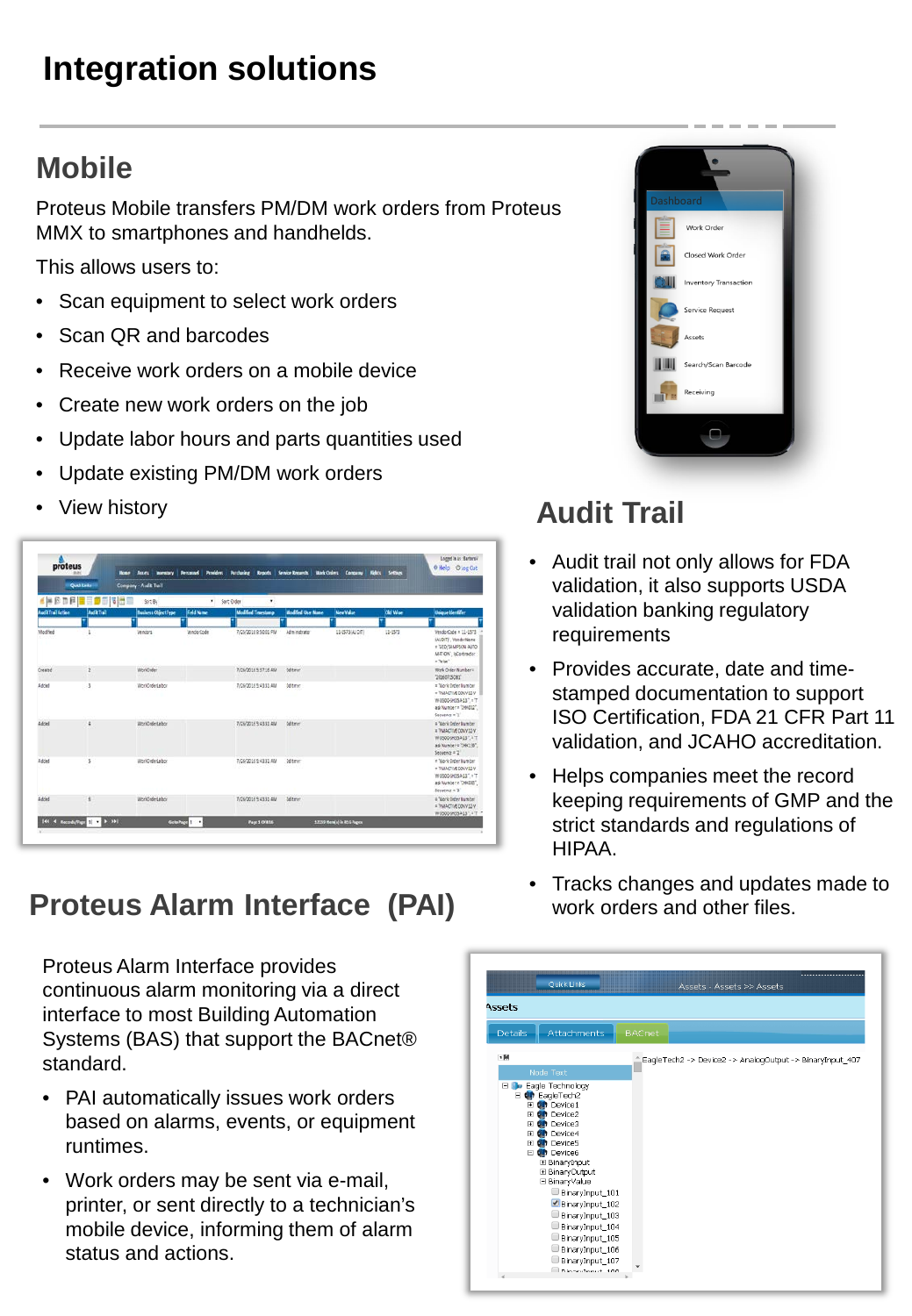### **Integration solutions**

### **24/7 Support**

Interactive help desk dedicated to ongoing Proteus MMX support

- 
- E-mail support Live Chat
- 
- 
- Toll free support Training videos
	-
- Live Chat  **Training manual**
- FAQ's Callege Controllery Controllery Controllery Controllery Parameters and FAQ's
	- **Ticket submission**



### **Service Request**

Web-based service request module that allows remote users to submit service requests via web browser

- Streamlines requests for service and repairs
- Accepted service requests automatically become work orders
- Accepted work orders can automatically be sent via email or mobile phone to a technician

#### **Inspection**

The Inspection and calibration function allows the use of mobile to capture of detailed inspections data

The Proteus MMX Inspection/calibration function is an easy tool to create inspections of equipment within Proteus MMX. While performing inspections users enter reports of their findings using their tablets or mobile phones.

| Description                                                       |                                |                    |
|-------------------------------------------------------------------|--------------------------------|--------------------|
| Cost Center                                                       | Required Date<br>$-01/13/2017$ | Assigned To<br>٠   |
| Maintenance Code<br>٠                                             | <b>Priority</b><br>٠           | Administrator<br>٠ |
| <b>Shift</b><br>٠                                                 | Familiation<br>٠               | Eitimated Dountime |
| Work Cryler Status<br>٠<br>Requester Full Name<br>Regulator Email | mok Type<br>٠                  | Tarpet<br>Lin.     |
| Requester Confirm Email                                           |                                | Requestar Phone    |
| <b>Lication</b><br>٠                                              |                                |                    |
| Additional Details                                                |                                |                    |

| Miscellaneous Questions |  |  |  |  |  |                        | $Q_A$ |
|-------------------------|--|--|--|--|--|------------------------|-------|
| Questions               |  |  |  |  |  | Type                   |       |
| No. of AC's             |  |  |  |  |  | Count                  |       |
| AC functionality        |  |  |  |  |  | Test                   |       |
| AC is working for now   |  |  |  |  |  | <b>Date</b>            |       |
| add single inspection   |  |  |  |  |  | Yes/No.                |       |
| pass/fall               |  |  |  |  |  | PassFall               |       |
| standard range          |  |  |  |  |  | Standard Range         |       |
| multiple                |  |  |  |  |  | <b>Multiple Choice</b> |       |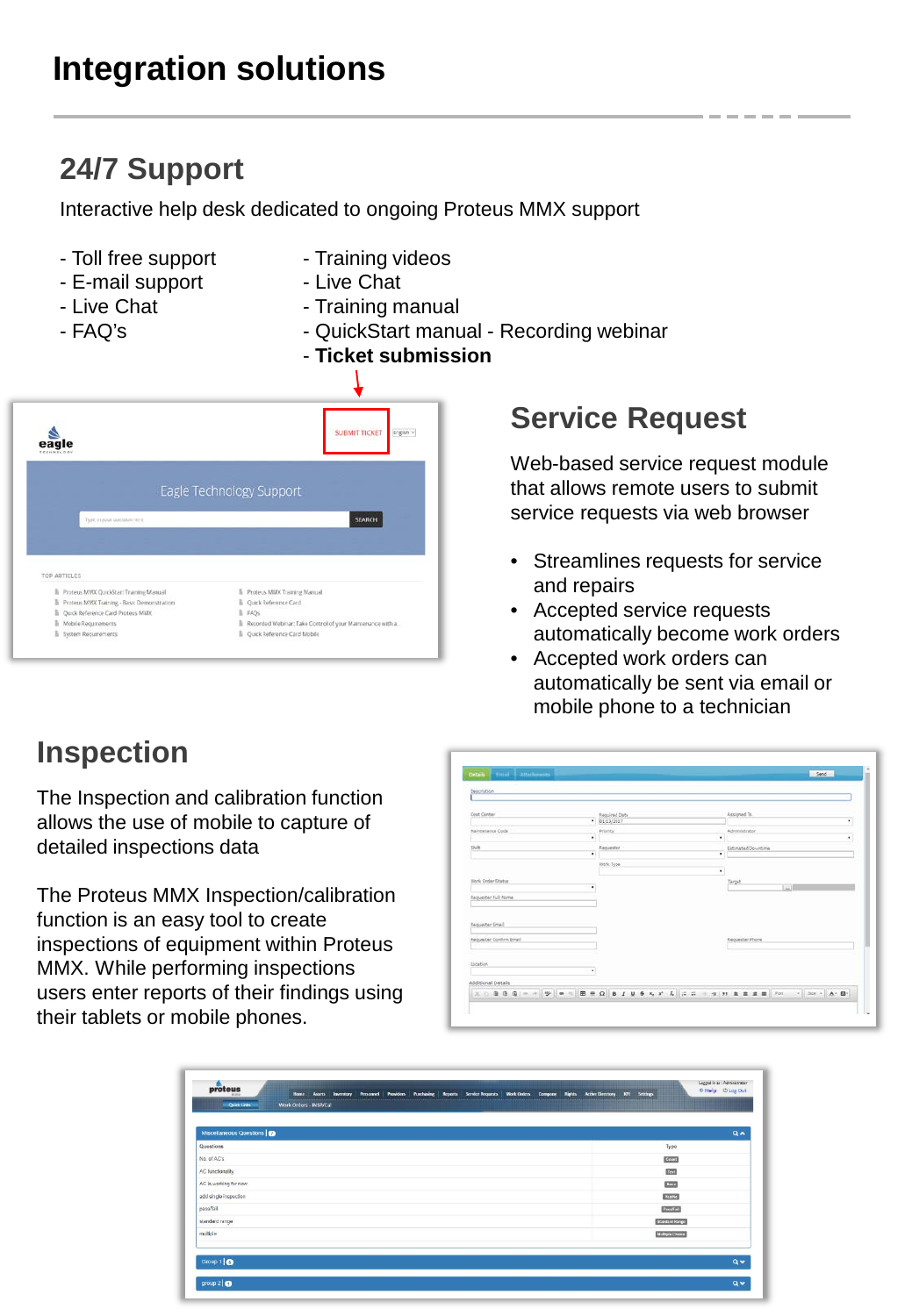### **Security and Standards Compliance**

The management of Eagle Technology and its Board of Directors is committed to developing and maintain formal, documented, and approved information security policies and procedures that will encompass information values, information protection, and an overall organizational commitment to meet INFOSEC/IEC 27001, NIST SP 800-53, HIPAA Standards, PCI DDS V2.0 and AUP V5.0 Standards. These standards meet the requirements of FDA, USDA and other governing body standards for data security.

The objective of this policy is to provide direction and support to management for information security in accordance with business requirements and relevant laws and regulations. The policy covers Eagle Technology, Inc. (Eagle) data as well as the data of Eagle's Cloud/Web clients. In support of this requirement, Eagle has designated a Chief Security Officer, whose responsibilities will include a review of procedures and processes associated with the security of aforementioned data.



| $\Delta$<br>Username           |  |
|--------------------------------|--|
|                                |  |
| $\widehat{m}$<br>Password      |  |
| Login                          |  |
| Remember me<br>Forgot Password |  |

#### **Product Incorporated**

User ID and password management. With roles assigned in Proteus MMX, a user's access can be limited; for instance, a user can be allowed to view the parts under inventory but not have access to view the cost of those parts.

Proteus MMX Audit Trail maintains a comprehensive history of all user actions such as record modifications, additions, and deletions along with the date and time of each action and name of the user who performed the action.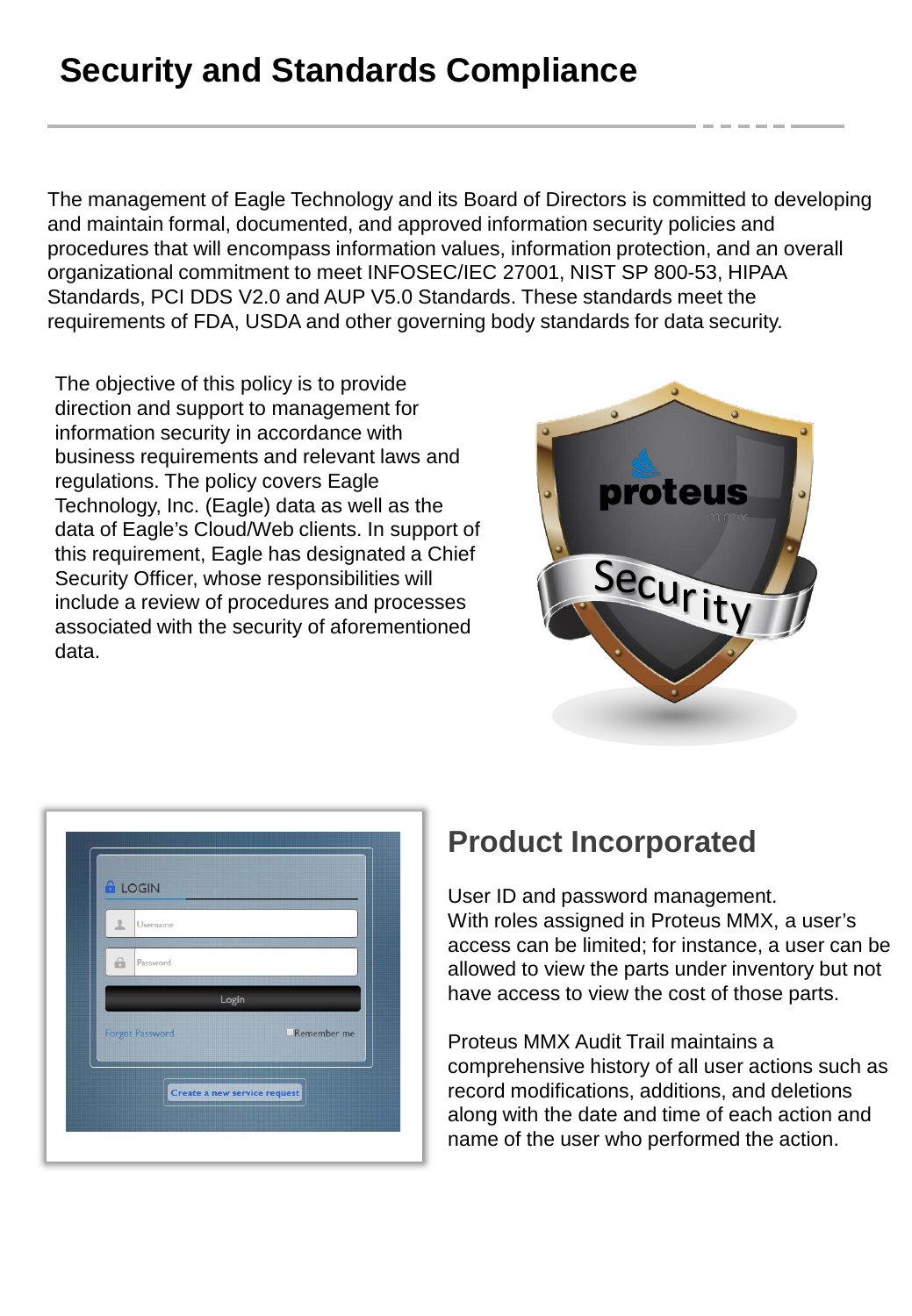### **Implementation**

We don't only sell you a tool, we take the time to get to know you, your organization, and your needs. We help define "CMMS" success for you. After the sale, Eagle's "Start to Finish" implementation service ensures timely installation and helps you get up and running quickly with your new software.



### **Technical Support**

In order to get the most value from your CMMS/EAM investment, Eagle offers, allowing you to continuously upgrade to the latest Eagle Solutions while keeping your costs price lock.

- Three and five year price lock options
- E-mail, and web-based technical support portal
- Release upgrades
- Data conversion (if necessary)

### **Project Management/Consulting Services**

Eagle's personnel are available to collaborate and work directly with your project team to determine success outcomes through strategic analysis. Proteus MMX has a tremendous amount of flexibility and needs to be meshed with the data your organization requires/desires against processes which align to your working environment. Many times this includes change management. Eagle can help plan and update the overall program schedule and evaluate the status and progress of all ongoing activities.

A Project Manager/Consultant will oversee the execution of your project's scope, quality, time and cost. Qualified personnel are assigned to perform monitoring and witnessing of critical inspections, tests, installations, and operations ensuring a quality implementation with successful processes and data tied to Proteus MMX.